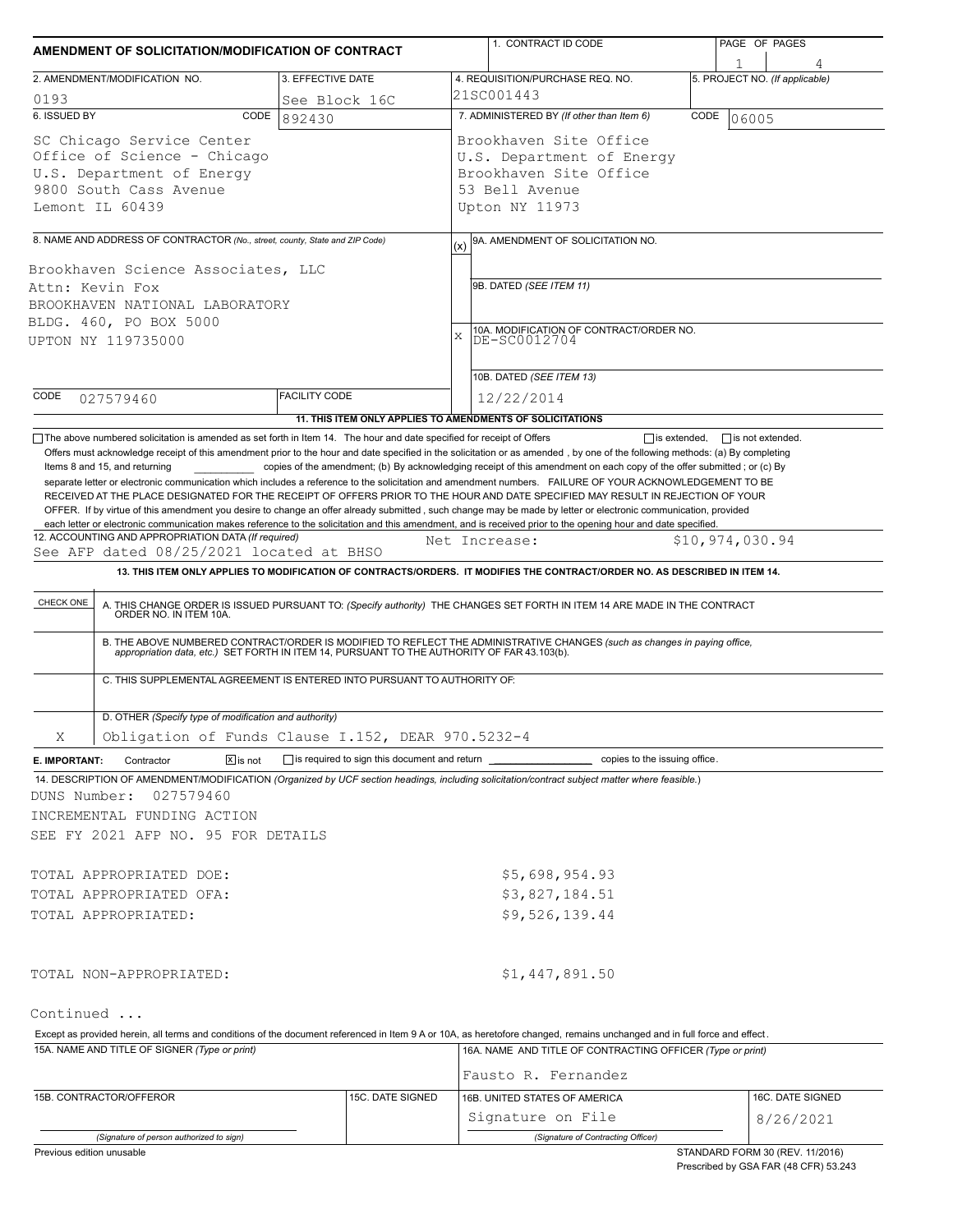**CONTINUATION SHEET** DE-SC0012704/0193 REFERENCE NO. OF DOCUMENT BEING CONTINUED **Example 2008** PAGE OF

NAME OF OFFEROR OR CONTRACTOR

Brookhaven Science Associates, LLC

| ITEM NO.<br>(A) | SUPPLIES/SERVICES<br>(B)                                   | QUANTITY UNIT<br>(C) | (D) | UNIT PRICE<br>(E) | <b>AMOUNT</b><br>(F) |
|-----------------|------------------------------------------------------------|----------------------|-----|-------------------|----------------------|
|                 | GRAND TOTAL:                                               |                      |     |                   |                      |
|                 | \$10,974,030.94                                            |                      |     |                   |                      |
|                 | LIST OF CHANGES:                                           |                      |     |                   |                      |
|                 | Reason for Modification: Funding Only Action               |                      |     |                   |                      |
|                 | Total Amount for this Modification: \$10,974,030.94        |                      |     |                   |                      |
|                 | New Total Amount for this Version:                         |                      |     |                   |                      |
|                 | \$4,561,473,339.77                                         |                      |     |                   |                      |
|                 | New Total Amount for this Award: \$4,561,473,339.77        |                      |     |                   |                      |
|                 | Obligated Amount for this Modification:<br>\$10,974,030.94 |                      |     |                   |                      |
|                 | New Total Obligated Amount for this Award:                 |                      |     |                   |                      |
|                 | \$4,561,473,339.77                                         |                      |     |                   |                      |
|                 | CHANGES FOR LINE ITEM NUMBER: 1<br>Total Amount changed    |                      |     |                   |                      |
|                 | from \$4,550,499,308.83 to \$4,561,473,339.77              |                      |     |                   |                      |
|                 | Obligated Amount for this Modification:                    |                      |     |                   |                      |
|                 | \$10,974,030.94                                            |                      |     |                   |                      |
|                 |                                                            |                      |     |                   |                      |
|                 | CHANGES FOR DELIVERY LOCATION: 06005                       |                      |     |                   |                      |
|                 | Amount changed from \$4,550,499,308.83 to                  |                      |     |                   |                      |
|                 | \$4,561,473,339.77                                         |                      |     |                   |                      |
|                 | NEW ACCOUNTING CODE ADDED:                                 |                      |     |                   |                      |
|                 | Account code:                                              |                      |     |                   |                      |
|                 | See AFP dated 08-25-2021 located at BHSO                   |                      |     |                   |                      |
|                 | Fund 00000                                                 |                      |     |                   |                      |
|                 | Appr Year 0000                                             |                      |     |                   |                      |
|                 | Allottee 00                                                |                      |     |                   |                      |
|                 | Reporting Entity 000000                                    |                      |     |                   |                      |
|                 | Object Class 00000<br>Program 0000000                      |                      |     |                   |                      |
|                 | Project 0000000                                            |                      |     |                   |                      |
|                 | WFO 0000000                                                |                      |     |                   |                      |
|                 | Local Use 0000000                                          |                      |     |                   |                      |
|                 | Quantity: 0                                                |                      |     |                   |                      |
|                 | Amount: \$3,827,184.51                                     |                      |     |                   |                      |
|                 | Percent: .0839                                             |                      |     |                   |                      |
|                 | Subject To Funding: N                                      |                      |     |                   |                      |
|                 | Payment Address:                                           |                      |     |                   |                      |
|                 | Payment - Direct Payment<br>from U.S. Dept of Treasury     |                      |     |                   |                      |
|                 |                                                            |                      |     |                   |                      |
|                 |                                                            |                      |     |                   |                      |
|                 | NEW ACCOUNTING CODE ADDED:<br>Account code:                |                      |     |                   |                      |
|                 | See AFP dated 08-25-2021 located at BHSO                   |                      |     |                   |                      |
|                 | [Non-Appropriated]                                         |                      |     |                   |                      |
|                 | Fund 00000                                                 |                      |     |                   |                      |
|                 | Continued                                                  |                      |     |                   |                      |
|                 |                                                            |                      |     |                   |                      |
|                 |                                                            |                      |     |                   |                      |
|                 |                                                            |                      |     |                   |                      |
|                 |                                                            |                      |     |                   |                      |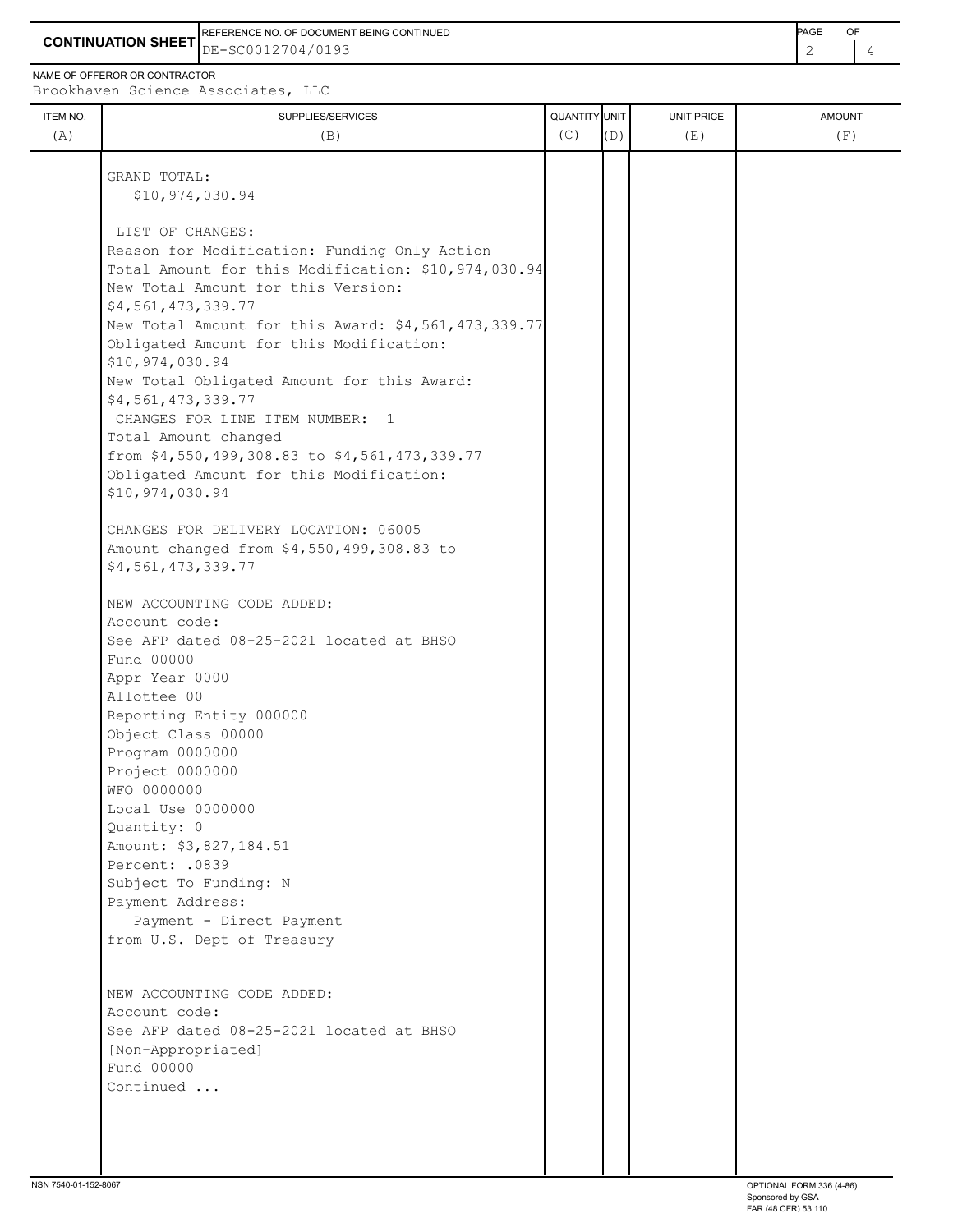**CONTINUATION SHEET** DE-SC0012704/0193 REFERENCE NO. OF DOCUMENT BEING CONTINUED **A CONTINUED PAGE OF PAGE OF PAGE OF PAGE** 

ITEM NO. ┃ SUPPLIES/SERVICES UNIT PRICE AMOUNT NAME OF OFFEROR OR CONTRACTOR Brookhaven Science Associates, LLC (A)  $(B)$  (B)  $(C)$   $(D)$  (E)  $(E)$  (F) Appr Year 0000 Allottee 00 Reporting Entity 000000 Object Class 00000 Program 0000000 Project 0000000 WFO 0000000 Local Use 0000000 Quantity: 0 Amount: \$1,447,891.50 Percent: .03174 Subject To Funding: N Payment Address: Payment - Direct Payment from U.S. Dept of Treasury NEW ACCOUNTING CODE ADDED: Account code: See AFP dated 08-25-2021 located at BHSO [DOE Appropriated] Fund 00000 Appr Year 0000 Allottee 00 Reporting Entity 000000 Object Class 00000 Program 0000000 Project 0000000 WFO 0000000 Local Use 0000000 Quantity: 0 Amount: \$5,698,954.93 Percent: .12494 Subject To Funding: N Payment Address: Payment - Direct Payment

from U.S. Dept of Treasury

 Payment: Payment - Direct Payment from U.S. Dept of Treasury Period of Performance: 01/05/2015 to 01/04/2025

 Change Item 00001 to read as follows(amount shown is the total amount):

00001 PERFORMANCE-BASED CONTRACT FOR MANAGEMENT AND  $\vert$  | | 4,561,473,339.77 Continued ...